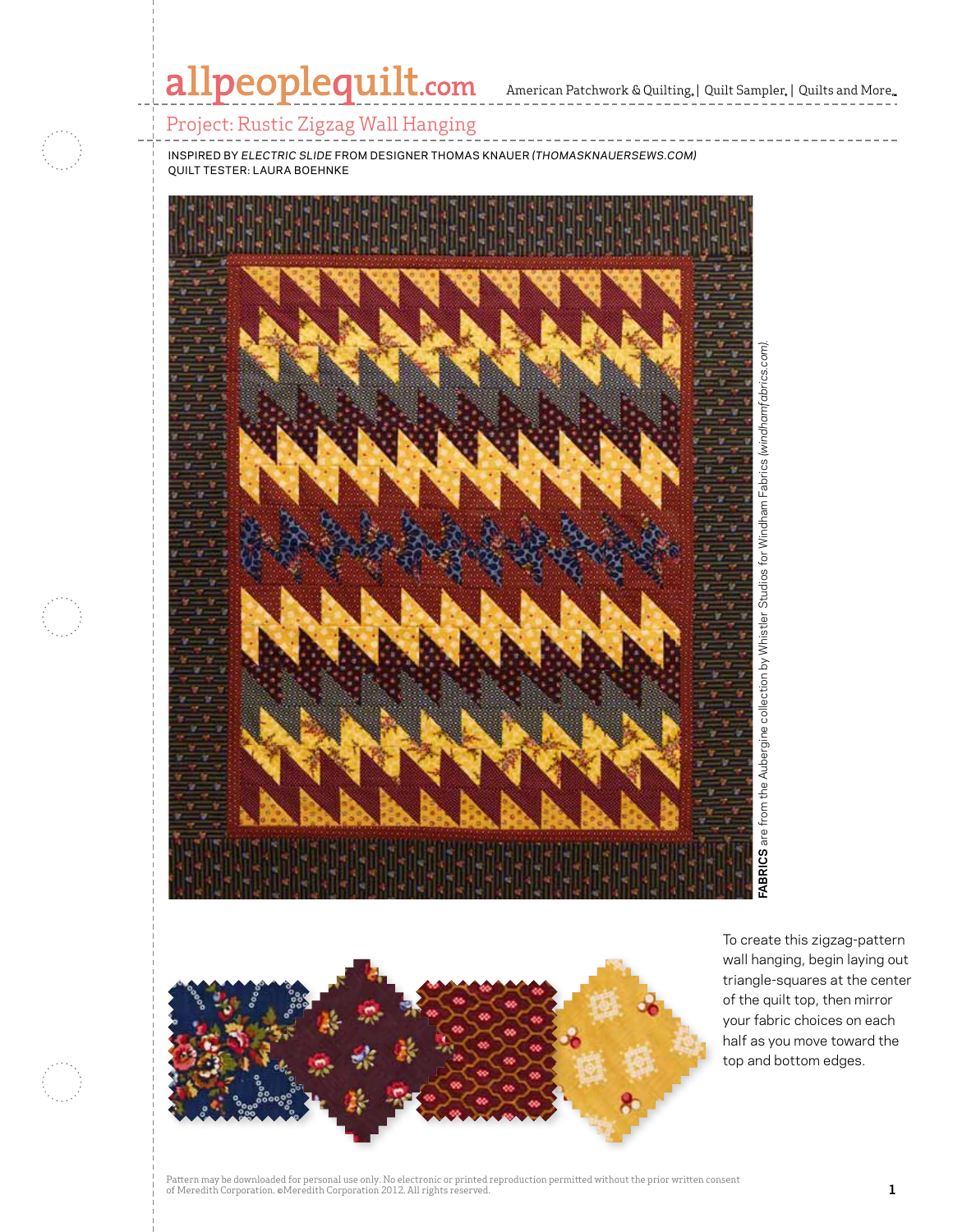# allpeoplequilt.com

American Patchwork & Quilting,  $|$  Quilt Sampler,  $|$  Quilts and More,

Project: Rustic Zigzag Wall Hanging



#### **Materials**

- **•**  1⁄4 yard *each* of dark gold print and navy blue floral (blocks)
- **•**  3⁄8 yard *each* of rust print, gold floral, dark blue print, dark brown print, and gold print (blocks)
- **5/8** yard brown-and-red print (blocks, inner border)
- **<sup>■</sup>** 1½ yards black floral (outer border, binding)
- **3 yards backing fabric**
- **•**  <sup>53</sup>×62" batting

Finished quilt: 441/2×531/2" Finished blocks: 3" square

Quantities are for 44/45"-wide, 100% cotton fabrics. Measurements include  $\frac{1}{4}$ " seam allowances. Sew with right sides together unless otherwise stated.

### Cut Fabrics

Cut pieces in the following order.

**From** *each* **dark gold print and navy blue floral, cut:**

**•**  12—37⁄8" squares

**From** *each* **rust print, gold floral, dark blue print, dark brown print, and gold print, cut:**

- **•**  24—37⁄8" squares
- **From brown-and-red print, cut:**
- 4-11⁄2×42" strips for inner border
- **•**  24—37⁄8" squares
- **From black floral, cut:**
- 5-5×42" strips for outer border
- 6-21⁄<sub>2×42</sub>" binding strips

#### Assemble Triangle-Squares

- **1.** Use a pencil to draw a diagonal line on wrong side of the dark gold print 37⁄8" squares.
- 2. Layer a marked dark gold print square atop a rust print 37/8" square. Sew together with two

seams, stitching 1/4" on each side of drawn line (Triangle-Square Diagram). Cut apart on drawn line to make two triangle units. Press each triangle unit open, pressing seams toward darker print, to make two A trianglesquares. Each triangle-square should be 31/<sub>2</sub>" square including seam allowances.

- **3.** Repeat Step 2 to make 24 A triangle-squares total (you will use 23).
- 4. Using 3%" squares in fabrics indicated below, repeat steps 1–3 to make:
	- **•** 24 rust print and gold floral B triangle-squares
	- **•** 24 gold floral and dark blue print C triangle-squares
	- **•** 24 dark blue print and dark brown print D trianglesquares
	- **•** 24 dark brown print and gold print E triangle-squares
	- **•** 24 gold print and brown-andred print F triangle-squares
	- **•** 24 brown-and-red print and navy blue floral G trianglesquares

### Assemble Quilt Center

- 1. Referring to Quilt Assembly Diagram, lay out A, B, C, D, E, F, and G triangle-squares in 14 horizontal rows. Half the rows will have 11 triangle-squares and half will have 12.
- 2. Sew together triangle-squares in each row. Press seams in one direction. Rows with 11 trianglesquares should be 31/2×331/2" including seam allowances. Rows with 12 triangle-squares should be 31⁄2×361⁄2" including seam allowances.
- **3.** Center each row of 11 trianglesquares on a row with 12; the longer rows should extend past the shorter rows by 1<sup>1/2"</sup> on each end. Join rows to make quilt center. Press seams in one direction.
- 4. Referring to Quilt Assembly Diagram, trim extended trianglesquares along long edges so quilt center is 331/2×421/2" including seam allowances.

#### Add Borders

- 1. Cut and piece brown and red print 11/2×42" strips to make:
	- **•** 2-11/<sub>2</sub>"×351/<sub>2</sub>" inner border strips
	- **•** 2-11/<sub>2×</sub>421/<sub>2</sub>" inner border strips
- 2. Sew brown-and-red print 11⁄2×421⁄2" inner border strips to long edges of quilt center. Add brown-and-red print 11/2×351/2" inner border strips to remaining edges. Press all seams toward border.
- **3.** Cut and piece black floral 5x42" strips to make:
	- **•** 4—5×441⁄2" outer border strips
- 4. Sew black floral outer border strips to long edges of quilt center. Add black floral outer border strips to remaining edges to complete quilt top. Press all seams toward outer border.

## Finish Quilt

- 1. Layer quilt top, batting, and backing; baste. Quilt as desired.
- 2. Bind with black floral binding strips.